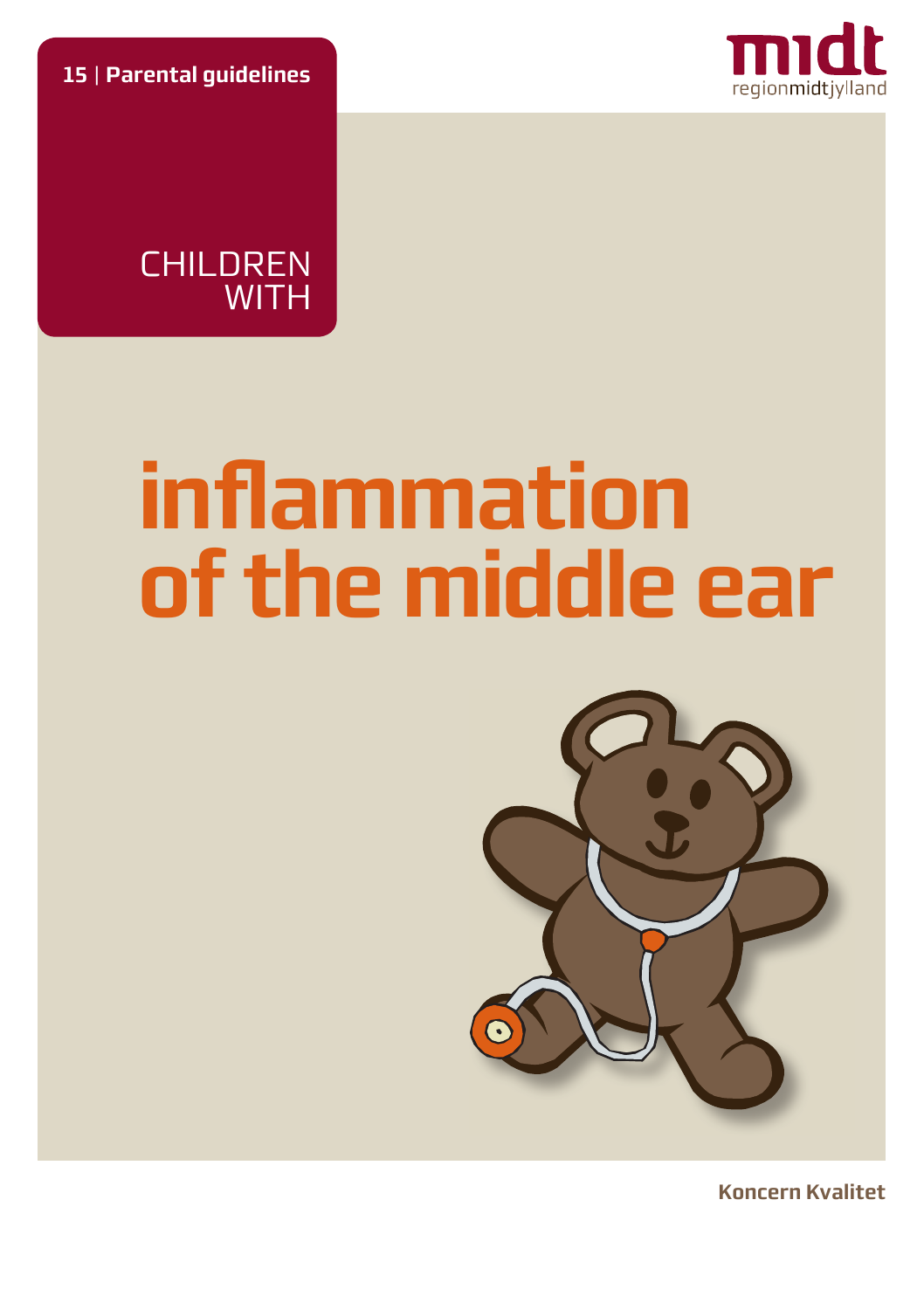# Children with **infl ammation of the middle ear**

#### **General information:**

Inflammation of the middle ear is an inflammation of the middle ear mucosa caused by bacteria or a virus. The condition is common in children. The middle ear is an air-filled cavity between the eardrum and the auditory organ. Under normal circumstances, an air duct between the middle ear and the nasopharynx enables fl uid from the middle ear to run out into the throat.

When children contract an inflammation of the middle ear, it is often because this duct is blocked. This typically happens in connection with an inflammation of the nasal cavity or nasopharynx due to a common cold. As a result of an increased pressure behind the eardrum, the child will often experience earache.

#### **How is it contracted?**

Virus or bacteria spread from the mouth through the air duct to the middle ear causing an inflammation or accumulation of fluid. The risk of inflammation of the middle ear is highest when the air duct is narrow or blocked, which is usually the case in young children.

#### **Symptoms:**

Young children often:

- run a fever
- vomit and/or get diarrhea
- cover their ears, are troubled and cry uncontrollably
- feel more pain when they lie down and less or no pain when/if the eardrum is punctured.

Older children will have earache, possibly accompanied by fever.

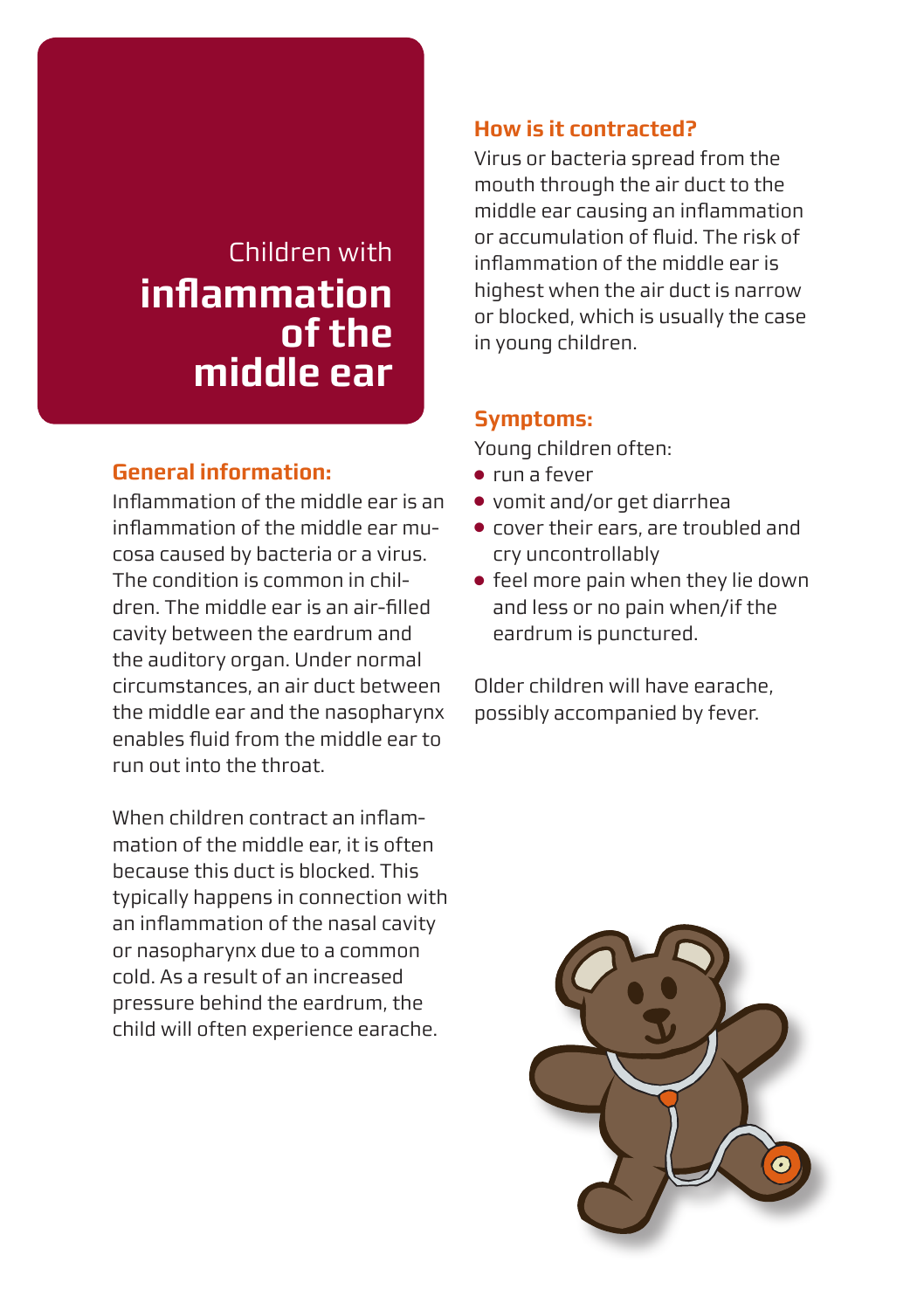# **Good advice:**

- The child should sleep with the head elevated or be picked up if it is in pain, as this reduces the tension felt in the eardrum and thus reduces the pain
- If your child is suffering, you may give painkillers as agreed with a doctor
- Note that the child's hearing may be affected in case of several instances of inflammation of the middle ear
- Avoid passive smoking as this considerably increases the risk of inflammation of the middle ear, because the tiny cilia in the air duct which normally remove the mucous, are paralysed by cigarette smoke.

#### **When to see a doctor?**

Contact a doctor if the child:

- continues to be in pain despite having been given painkillers
- continues to run a fever
- cannot pee and refuses to drink
- has discharge from the ears for more than a couple of days
- makes you worry and you feel insecure.

Contact your general practitioner first because he/she knows your child better than the doctor on call. You can also get good advice and guidance from your health visitor.

#### **Treatment:**

Most children get better equally quickly with or without antibiotic treatment. Give the child painkillers as agreed with a doctor. An ear specialist may puncture the eardrum if the child is in a lot of pain or its general health condition is affected.

Nose drops and/or antibiotics are to be administered as prescribed by the doctor.

If the child continues to have ear problems, the ear specialist may insert a small plastic tube in the eardrum to even out the differences in pressure and/or drain the fluid.

## **Childcare:**

The child can return to childcare or school when the fever has gone and the child feels well enough to play with other children.